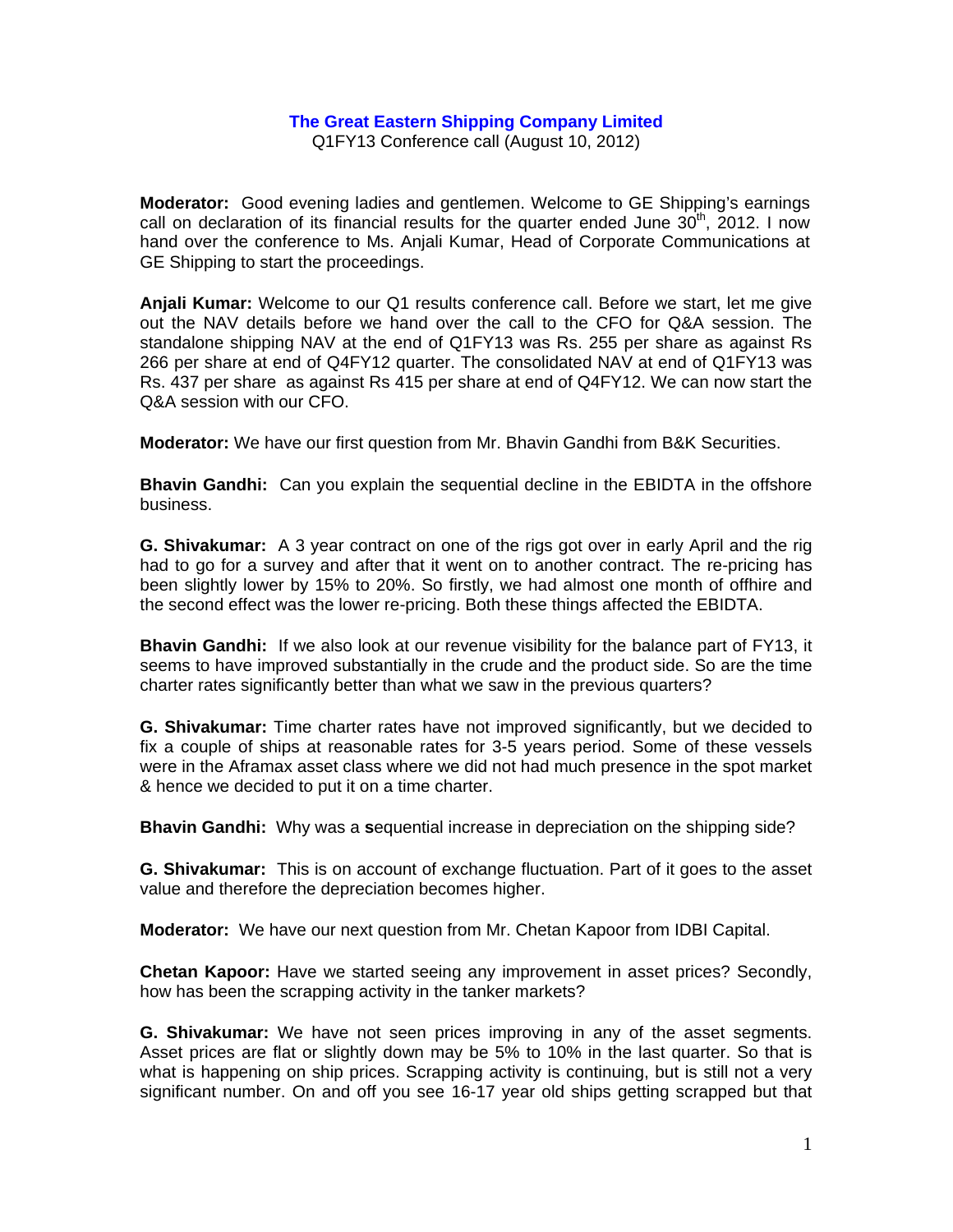are few and far between. So, unfortunately scrapping activity has not really picked up. The scrapping for the first half of the year is about 6.5 million dwt in tankers which is not a very large number.

**Chetan Kapoor:** Would it basically mean that the pain will be extended?

**G. Shivakumar:** Scrapping decision comes once in two-and-a-half years, when you have to spend money to renew the life of the ship by doing the dry docking and survey. So, for scrapping to take place in a large quantum, you need a sustained period of poor markets, which has still not take place. Especially in tankers, there have been months in which VLCCs have earned \$25,000 to \$30,000 keeping some hope for the owners to operate the vessel.

**Moderator:** We have next question from Mr. Raj Gandhi from Principle Mutual Fund..

**Raj Gandhi:** The shipping NAV of Rs 255 includes offshore investment at book?

**G. Shivakumar:** Right.

**Raj Gandhi:** So if I were to remove that then what is the pure shipping NAV?

**G. Shivakumar:** It is tough to do that because it is not a real world example as we have got liabilities against that. The investment in offshore accounts for about Rs.110 a share.

**Moderator:** We have next question from Mr. Abhishekh Ghosh from B&K Securities.

**Abhishekh Ghosh:** Could you give the Q1FY13 utilization for offshore segment-wise?

**G. Shivakumar:** Our utilization for PSVs were in excess 92%, AHTSVs at about 88%, MPSSVs around 80% and ROVSVs at about 86%

**Moderator:** We have our next question from Mr. Ravi Shenoy from Motilal Oswal.

**Ravi Shenoy:** Two queries, one is if you could explain your CAPEX? The other one is the asset joining schedule?

**G. Shivakumar:** We have a CAPEX of three assets in offshore which will be joining in the balance part of FY13. i.e. 2 vessels & 1 Jackup rig. We have bought one gas carrier in shipping which will join our fleet within the next couple of weeks. So that is all the CAPEX that we have.

**Ravi Shenoy:** Of this how much is pending?

**G. Shivakumar:** The amount remaining to be paid is about \$140mn for all these assets.

**Ravi Shenoy:** Why is the revenue visibility low in the MPSSVs?

**G. Shivakumar:** That business has traditionally tended to be lower duration contracts and therefore visibility is poor. We have two of those vessels that are basically large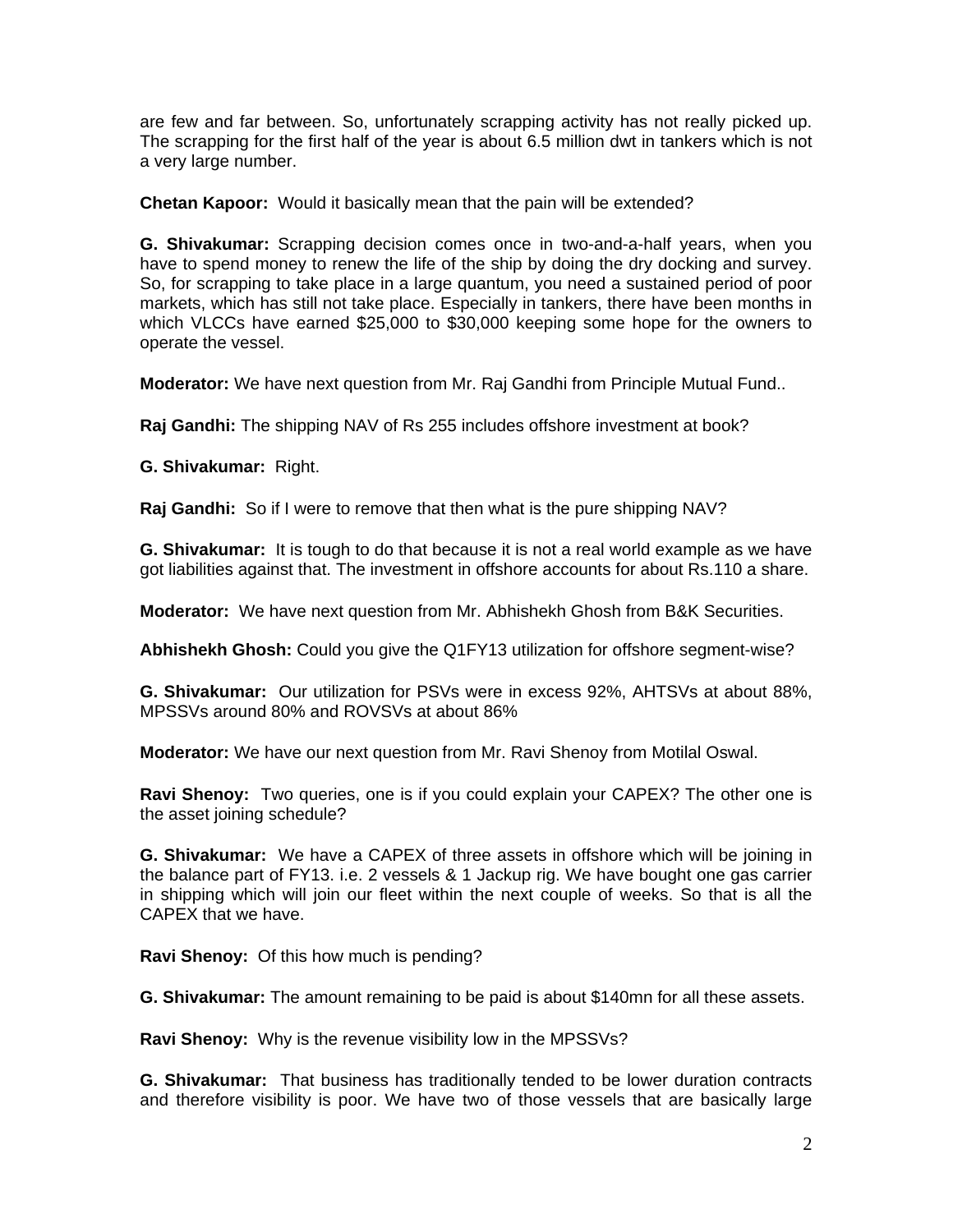PSVs which can be used for specialized work. As they are not the standard PSVs they do not typically have contracts year round. That is why these vessels tend to operate on a short term contract of say three months, six months, sometimes even spot contracts which are 30 to 45 days and that is why the visibility on those is lower because of the nature of that market. Again if these are converted to become a construction support vessel there is a chance that they could have contracts ranging from 50 days for one small project to 5 year charters. But as large PSVs which is what they are functioning as now, the visibility will be much lower.

**Ravi Shenoy:** Why has the revenue visibility dipped on the ROVSVs as well?

**G. Shivakumar:** We currently have two vessels which are working in Brazil and we have another vessel which is also fixed there. But the vessels which are coming in, i.e which are being delivered in this year do not have contracts yet. So those days are all open days. That is why the visibility has declined.

**Ravi Shenoy:** What is the spot and time mix on the shipping side?

**G. Shivakumar:** On entire fleet we had around 53% on spot. In tankers we had about 44% on spot, whereas in dry bulk we had close to 78 on spot%.

**Ravi Shenoy:** How would that have been in the March quarter?

**G. Shivakumar:** Very similar numbers, so this has not changed much for the last 2 to 3 quarters.

**Ravi Shenoy:** In terms of debt, your net debt has come down considerably because there seems to be a buildup of cash. If you could explain how that cash will be used?

**G. Shivakumar:** Repayment of debt will happen through the normal operating cash flows. Cash is being accumulated not for repayment of debt but for new CAPEX.

**Ravi Shenoy:** What is the debt repayment schedule for the year?

**G. Shivakumar:** For the entire year, we will have close to \$80mn of debt repayment for shipping and somewhat similar number for offshore.

**Ravi Shenoy:** On the debt side if you could provide FOREX debt number?

**G. Shivakumar:** It is all FOREX debt. It is all effectively US Dollar FOREX debt. We do not hedge the currency because that is a natural hedge, we get paid in Dollar so our cash flows are in Dollar and debt is in Dollar that is a natural hedge for us.

**Moderator:** We have our next question from Mr. Suman Bhat, an individual investor.

**Suman Bhat**: I wanted to know what are your CAPEX plan for the next year and beyond?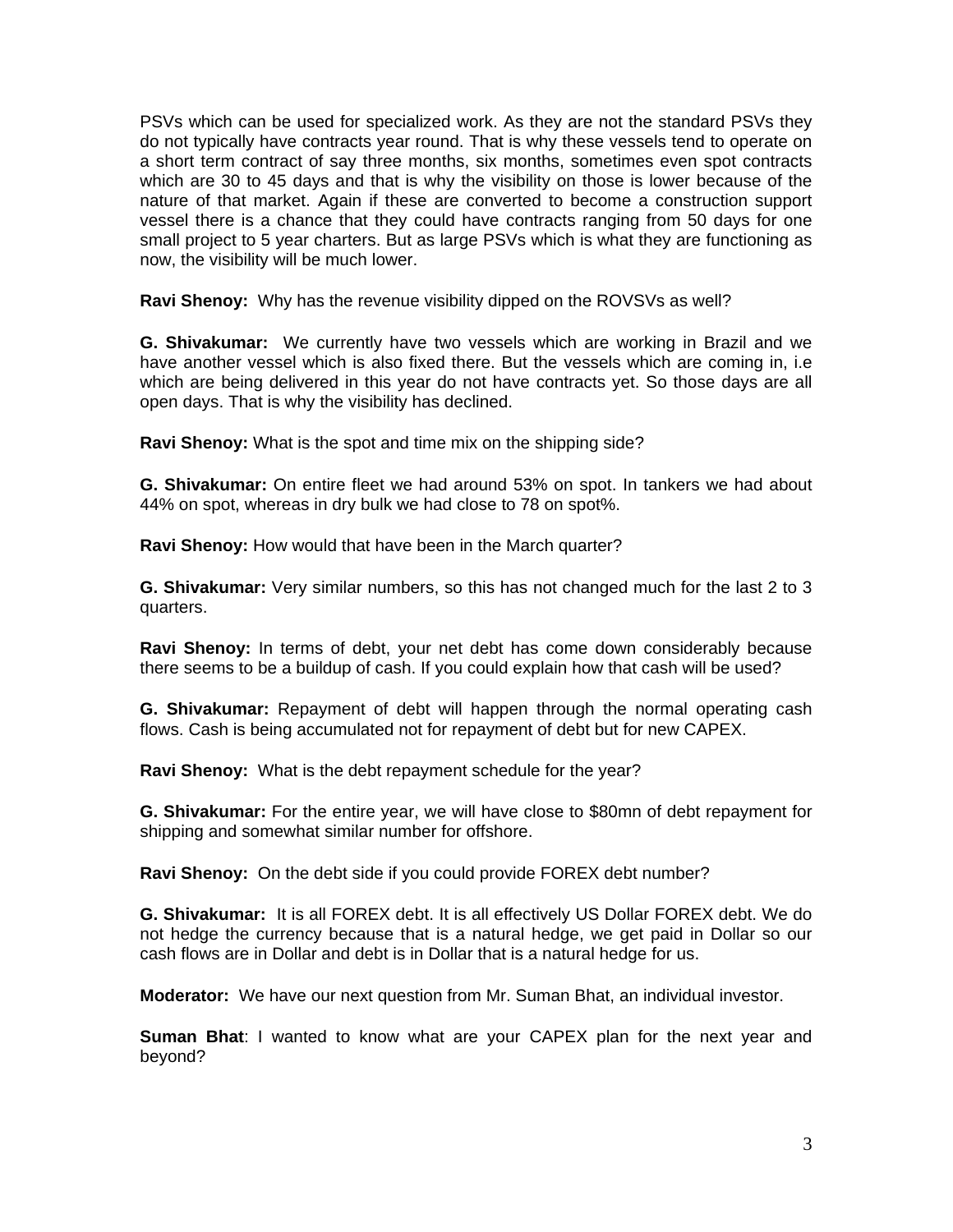**G. Shivakumar:** As far as CAPEX is concerned, we do not have any commitment on the shipping side. The expectation was that the prices of assets would drop and that is what we have been waiting for and the assets values in some segments have fallen substantially in the last 12-18 months. So we are waiting for an opportune time to be able to identify good assets to purchase.

**Suman Bhat**: Do you see a further drop in asset prices or do you think it is kind of hit the bottom?

**G. Shivakumar:** We are not yet able to say with any confidence that they have hit bottom because there are a lot of factors ranging against them, starting with the kind of economic uncertainty and stress in the financial system. So it is difficult to say with any

**Moderator:** We have our next question from Mr. Vikram Suryavanshi from Antique.

**Vikram Suryavanshi**: We have some vessels in Australia. How have they performed in terms of earnings and profitability?

**G. Shivakumar:** We had one MPSSV in Australia. Now that vessel has come out of Australia and in fact she has been sold and delivered last week. So we are no longer in Australi, which has been a very high cost region to operate.

**Vikram Suryavanshi**: If you look at any other region outside India, do we have similar experience in terms of high cost or in terms of profitability or do we see that there are some regions which are lucrative?

**G. Shivakumar:** In most regions where the costs are high, the rates are high to compensate for those. The trick is to know at the time that you offer a rate what is the cost structure. The other region which is high in cost would probably be Brazil after Australia. Couple of the countries in Middle East are also higher in cost as compared in India. India is among the cheaper places to operate especially because you have Indian crew on board. Actually the manning cost goes up because you have to have local crew and in some of these regions though they have a thriving offshore oil industry they do not have enough trained people who are available and therefore they are very expensive.

**Vikram Suryavanshi**: How many vessels were dry docked in Q1FY13?

**G. Shivakumar:** We had six dry docks during the quarter which took 114 days.

**Moderator:** We have next question from Mr. Raj Gandhi from Principle Mutual Fund.

**Raj Gandhi**: How has the segmental ordering taken place in shipping segment?

**G. Shivakumar:** It has slowed down a little bit in bulk carriers and also in crude carriers but it has possibly remained the same or accelerated in product tankers. That seems to be the flavor of the month.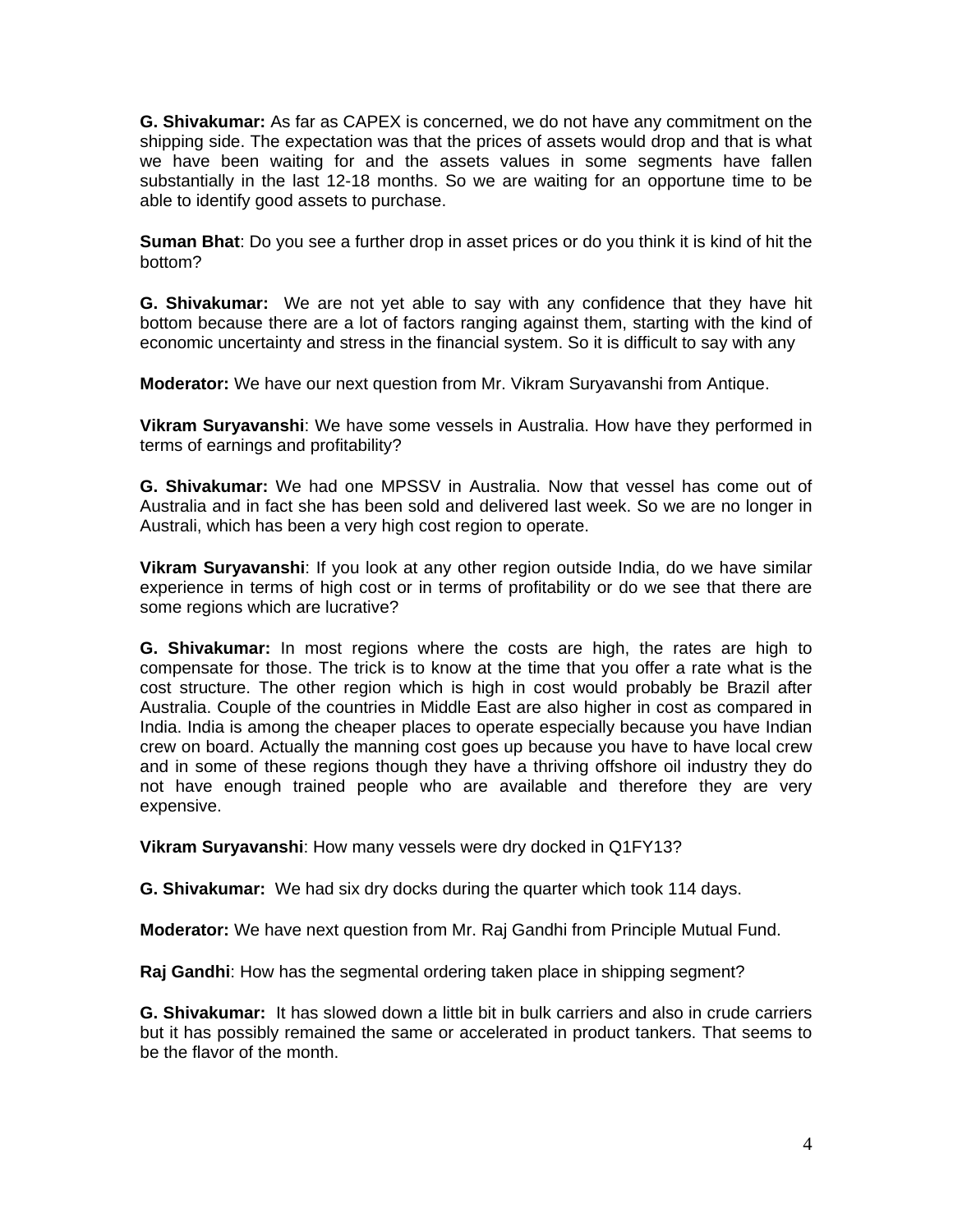**Raj Gandhi**: What is driving this because we have not seen any improvement in the spot rates?

**G. Shivakumar:** It is being driven by expectations that a lot of the refineries in the Atlantic & Western Hemisphere will have to shut down because they are inefficient and built on old technology and they do not get environment clearances and therefore there will be lot more refined products moving there. The order book in the product segment is also smaller compare to the crude segment. .

**Raj Gandhi**: How much of a threat it is to the crude business because the ton mile impact will be hugely negative if crude starts moving a lot to Asia and then Asia to USA, Europe?

**G. Shivakumar:** Yes that is correct. Whatever happens in products will eat into the crude ton mile. It is difficult to estimate the impact. It's also probably a little overhyped as a theme for investment. The problem is that it has become very popular and therefore we have new investors who are getting into ordering product tankers.

**Raj Gandhi**: I think the yield is just about 4-5%. So are they happy with this kind of return because cost of funding has gone down?

**G. Shivakumar:** I do not want to speculate on that but I agree with the number that you have put on the yield. But they are ordering new ships. The other theme which is there is of new eco ships which basically will save 10% to 15% on the fuel costs. So all the order which are going in now are for those eco ships especially from the financial investors. So they expect that being a leader in ordering these will give them some kind of advantage.

**Raj Gandhi**: Is the low cost of funding driving these purchases?

**G. Shivakumar:** Yes, low of cost of funding is one thing. But the fact is that most ship owners are finding difficult to get funding. The amount of money available has just dropped dramatically and headlines of banks withdrawing from shipping portfolios have risen.

**Raj Gandhi**: What will be the LIBOR plus spread, for a ship owner?

**G. Shivakumar:** Depends on the company. For our credit we will probably get somewhere between 250 and 300 bps over LIBOR.

**Moderator:** The next question is from Mr. Krishna Raj, an individual investor.

**Krishna Raj:** My question is more related to the shipping side of the business. You had about Rs 2600 crs of cash last year and about Rs 3400 crs this year. So while in Rupee terms, it has moved by about 30%, in Dollar terms it is just moved by about 5%. I am sure the ship buying would be in Dollars, so the buying power of this cash has not really moved. So I just want to know how you think about this and is this something that you factor in when you think about how much cash you are going to hold?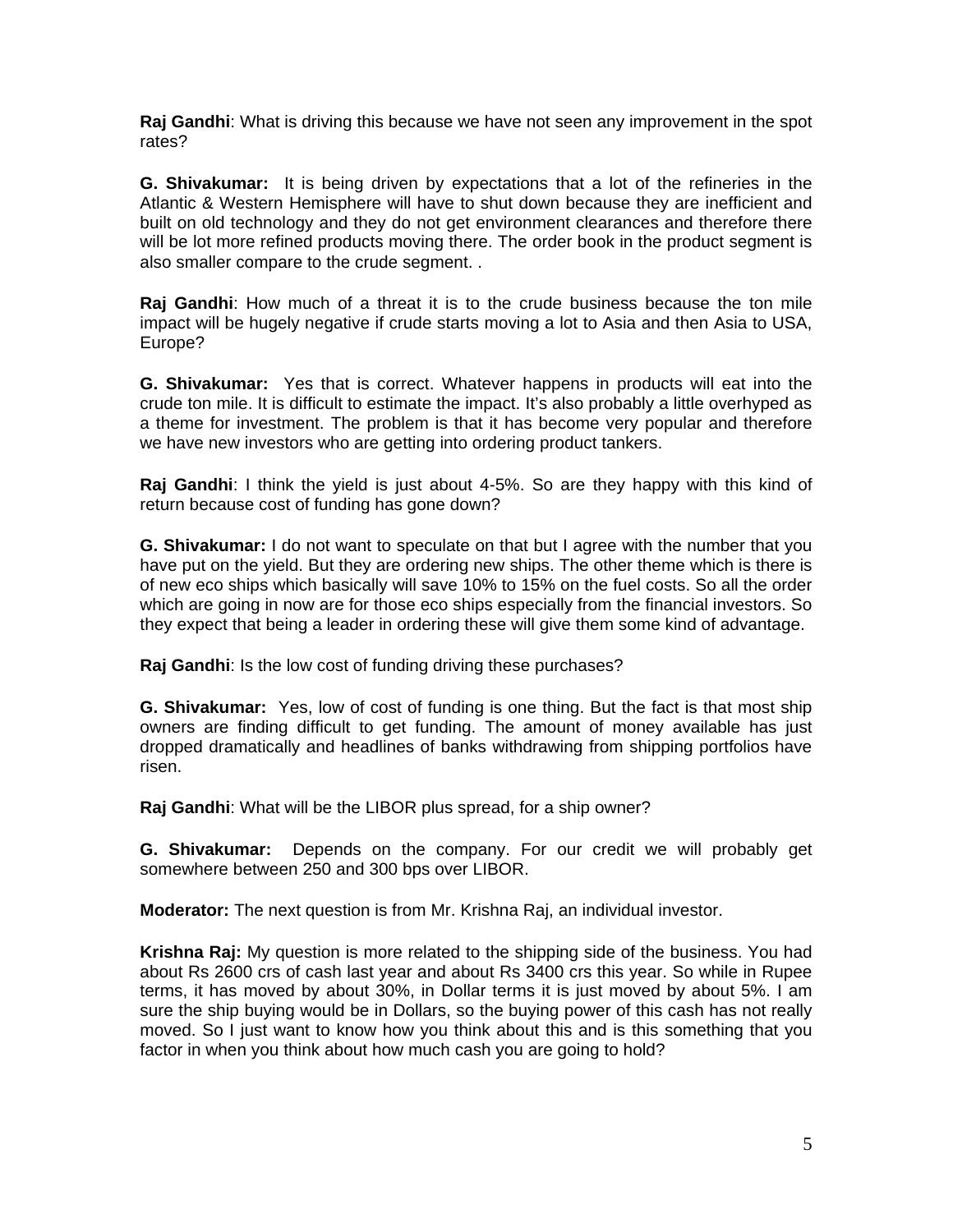**G. Shivakumar:** You are very right when you say that the buying power has not moved. That is unfortunate. Unfortunately, we cannot do anything about it. We try to protect our purchasing power by keeping some money in Dollars, but that is about all what we can do.

**Krishna Raj:** But you cannot enter into derivatives that protect the value of your Dollar?

**G. Shivakumar:** We can do that, so we do that from time to time. We are making all the efforts to protect our purchasing power and are very conscious of this problem.

**Moderator:** We have next question from Mr. Himanshu Upadhyay from M3 Investments.

**Himanshu Upadhyay:** My question is related to the hire of chartered ships? Why is that so?

**G. Shivakumar:** We incharter on a regular basis. The difference between the last year and the previous year is that we took a contract for carriage of crude and for that we needed to in-charter some ships and that is why we had those in-chartered days and hence its expenses.

**Himanshu Upadhyay:** Will this continue as an item or will it move? And how many ships are currently inchartered?

**G. Shivakumar:** It depends on the whether we get the contracts. For example, in 2010 and 2011 we did not succeed in winning that contract and therefore we did not have that. In 2011-2012 and 2012-2013 we do have the contract and therefore we have the inchartered ships, so for this year we will have hire of chartered ships. There will be 1 to 2 ships on average throughout.

**Himanshu Upadhyay:** We have an inchartering company in Dubai. What is the status on that?

**G. Shivakumar:** That Company is still operating. But the inchartering activities have come down because the freight rates have declined & arbitrage to take an inchartered vessel does not arise. As it stands today there are no ships on charter on a long-term basis.

**Moderator:** We have our next question from Mr. Romil Jain from Quantum.

**Romil Jain:** How will you be placing the new offshore vessels which will be joining the fleet in FY!3?

**G. Shivakumar:** The rig which is to come in December/ January, already has a firm five year contract. The two other vessels which are coming in do not have contracts yet. But that market is doing well, and therefore we are fairly confident that we will be able to land contracts for those.

**Romil Jain:** Secondly, I just wanted to get a hang on the environmental norms that we have in the offshore sectors?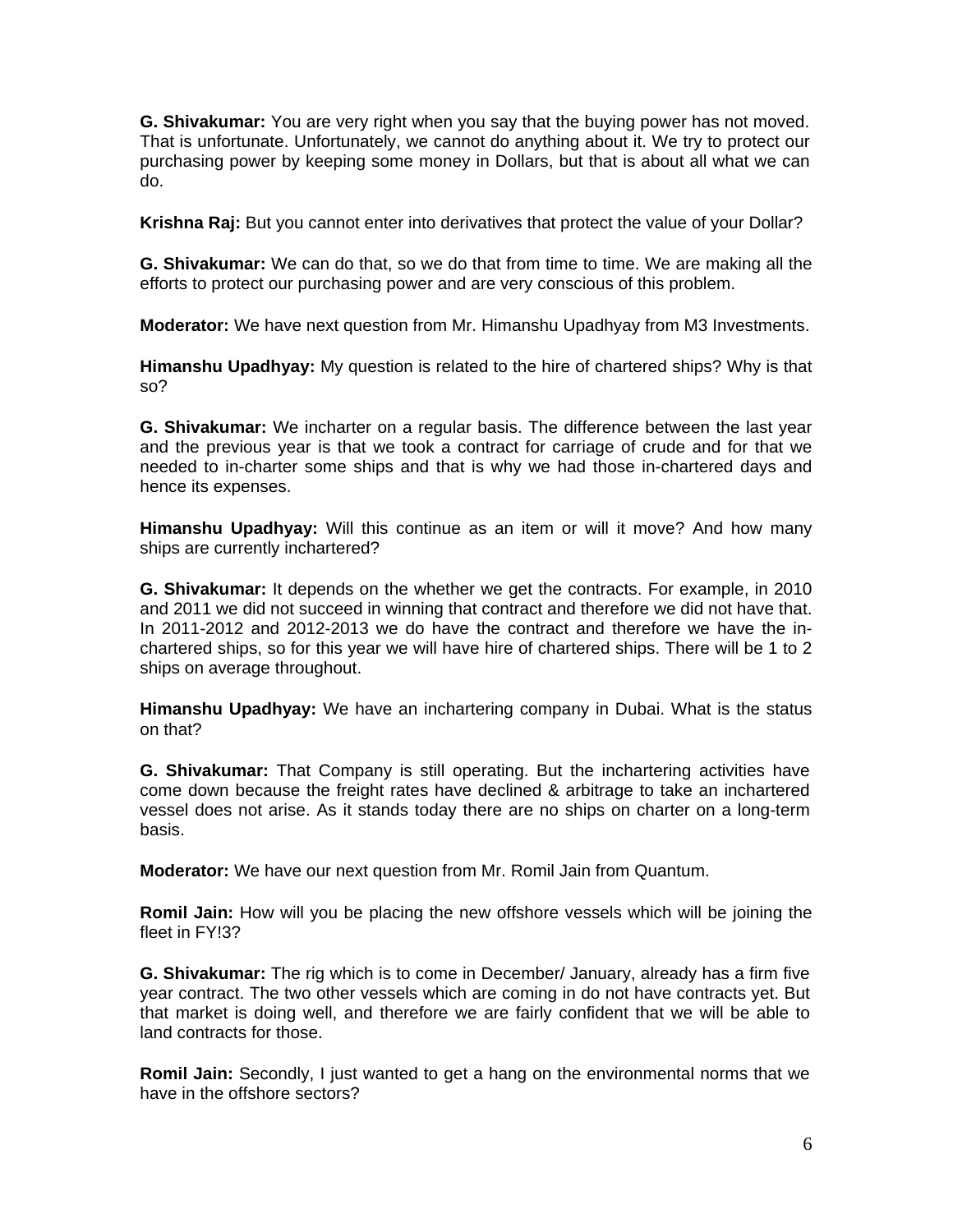**G. Shivakumar:** There are no environmental norms as such in offshore. There are very stringent quality and safety checks in the oil field services businesses because these are very sensitive installations in the middle of sea. So it's very sensitive and its customers are extremely safety conscious because any accident could have a catastrophic consequences. So it is not very different for different regions but actually depends more on the customers own culture.

**Romil Jain:** Can you give the interest cost on your consolidated total debt?

**G. Shivakumar:** The average interest rate is somewhere between 5.25% and 5.5%.

**Romil Jain**: Can you give a general outlook may be from 2 to 3 years perspective on the shipping business?

**Anjali Kumar**: 2 to 3 years outlook in this environment is little difficult to give. But having said that from the way the order book is piled up, it looks like we will take some time to get out of this oversupply situation, especially on the bulk side. Therefore it is quite certain that for the next 1-1.5 years market will remain depressed. Beyond that I think we will have to closely watch how scrapping picks up.

**Romil Jain**: How has been the scrapping scenario?

**Anjali Kumar**: Scrapping has picked up significantly year to date. Already in six months we have seen about 26 mn dwt getting scrapped between tanker and dry bulk. But it is still a drop in the ocean when you see the huge order book that is there. Just to give you a perspective this 26 mn dwt for six months is compared to about 33 mn dwt in CY11.

**Moderator:** We have next question is from Himanshu Upadhyay from M3 Investments.

**Himanshu Upadhyay:** What is the outlook on the offshore business going forward?

**G. Shivakumar:** The offshore market is looking quite buoyant and that has been the case since early this year. It has not moved up much but the level of inquiries and level of contracts getting done are quite strong which also reflects in our visibility in the offshore side. There is not too much of an order book in the jackup rigs space, which could be around 15% of the current world fleet. Also, there is a huge amount of old fleet which needs to be replaced so orderbook is not much of a concern. So outlook is looking quite positive for the offshore business both in terms of the vessels as well as the rigs.

**Himanshu Upadhyay:** Are you confortable with the debt levels in offshore.

**G. Shivakumar:** We do not have a requirement to bring down the debt there. We are quite comfortable with that debt levels. So that's not one of our objectives or one of the stress points for us. They also have strong revenue visibility and very long-term contracts to support. In terms of capex, yes, the business looks quite good and looks lucrative to order in. But finally we will have to make a decision based on at current market values where you are close to the bottom in shipping whether it makes sense to invest their or invest in a market which is already may be in the top half of the pricing range in offshore. So that's something that we will have to decide. We are not ruling out either investing in shipping or in offshore but that's something which is not decided yet.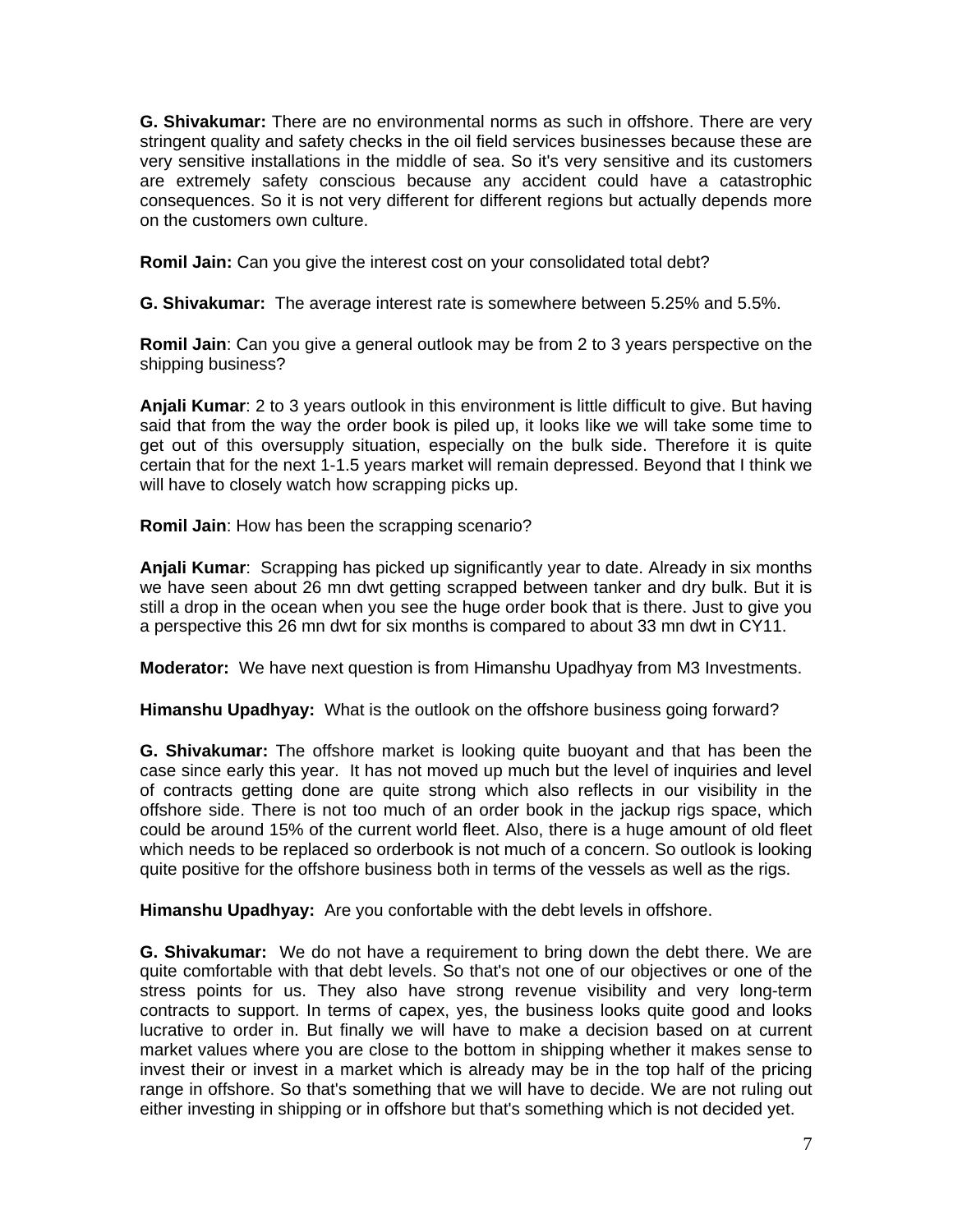**Himanshu Upadhyay:** Just to understand the asset prices in this market. If the peak was 100 for jack up rig what could be the current prices and let's say the bottom was 50 for jack up rig in the last decade, what would be the current values?

**G. Shivakumar:** In jackup rigs, we are probably at 80 to 85. In vessels I would say we are probably 70% of the peak values**.** 

**Moderator**: Our next question is from Ashish Jain from Morgan Stanley.

**Ashish Jain**: Shipping NAV has gone down and our consol NAV has gone up. So is it that our offshore asset values have gone up?

**G. Shivakumar:** Not really. They have marginally gone up. But it is more a question of currency because they all denominated in dollars.

**Ashish Jain**: What would be the impact of currency?

**G. Shivakumar:** We are talking of Rs 50.88 vs Rs 55.62 , which is close to 9.3% change in currency itself. Values of vessels has dropped by 6 to 8% in the quarter.

**Ashish Jain**: What is the reason that you have gone ahead and put your aframax tanker on 3 to 5 year charter at subdued charter rates?

**G. Shivakumar:** Three year charter is not a bad rate. Of course it is lower than it used to be. We need to put away some vessels to reduce the level of risk & to get some visibility. Though we are not fixing a large portion of fleet, we take a strategic call about the segments that we need to have a spot market presence or otherwise. Where we don't necessarily need a spot market presence we fix out with good quality counterparty.

**Ashish Jain**: What percentage of our cost is dollar-denominated?

**G. Shivakumar:** Most of the operating expenses are linked to dollars in some way. But there is a little bit of lag. I'll just give you one example, the OEM suppliers of parts are all overseas and therefore that's all dollar-denominated or it could be Euro denominated. Dry dock expenses are to be paid in dollars because they are done overseas. Salaries paid for manning cost which constitutes maybe 55-60% of our overall operating expenses are paid in rupees but effectively fix based on a dollar rate. So around 85-90% of our operating expenses are link to dollar.

**Moderator:** Our next question from Mr. Chetan Kapoor from IDBI Capital.

**Chetan Kapoor**: The other income what has gone down on a YOY basis despite our cash increasing. So, what is the particular reason for that?

**G. Shivakumar:** It is a marginal change in some returns that we got from investments. Its typically a treasury item.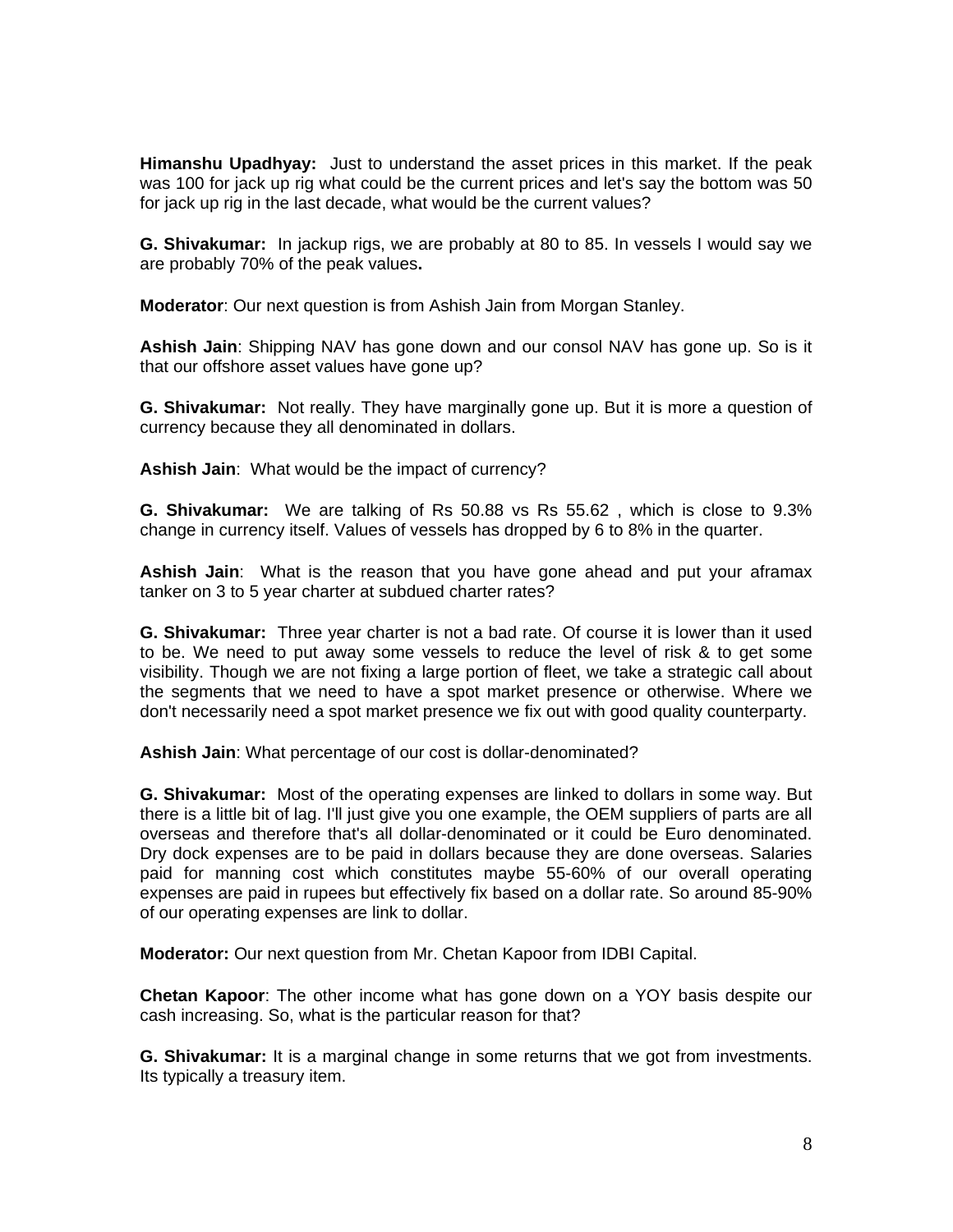**Moderator**: We have next question from Ashish Jain from Morgan Stanley.

**Ashish Jain**: I just wanted to know the total revenue days in offshore business for the quarter?

**G. Shivakumar:** Offshore revenue days in Q1FY13 would be 1603. In Q4FY12, they were around 1800 days.

**Moderator**: We have next question from Bhavin Gandhi from B&K Securities.

**Bhavin Gandhi**: On offshore side you said some long term charters have being tied up. Just wanted to understand what kind of returns we see on those contracts?

**G. Shivakumar:** We seen double digit returns on equity.

**Bhavin Gandhi**: If we look at the overall return ratios, they seem to be in the region of about 8% and if I strip out the rig returns, vessels returns are in the range of 4-5%.

**G. Shivakumar:** Definitely I agree that rig business has been more profitable then the vessels business. The reasons for that is at the rates were fixed in 2008 when market was much higher than it is now and therefore the realizations on that are much higher. In case of vessels, the utilizations and the rates were low especially the AHTSVs. They struggle quite a bit in the middle of last year and therefore the utilizations were pretty low.

**Bhavin Gandhi**: We have also seen some articles regarding some shipping companies complaining with ONGC policy of not having age restriction on vessels. Has there been any change as far as the ONGC's policy is concern?

**G. Shivakumar:** We have not yet got a tender which says that this is the age restriction which is there. So it is just a question of when it happens rather than whether it happens.

**Moderator**: The next question is from Ashish Jain from Morgan Stanley.

**Ashish Jain**: Is there any mix we targeting either in form of revenue mix or in terms of revenue days mix between the two businesses?

**G. Shivakumar:** We are not targeting in terms of revenue days or revenue mix. We would like to find most effective place to use it for where we earn the best returns and we do not have any constrains on the amount that we would like to put in to offshore or shipping.

**Ashish Jain**: So in that case in the current scenario, are we looking at buying more offshore vessel?.

**G. Shivakumar:** It is always tempting to buy the ones that is making money currently. We have seen that in shipping you make maximum returns when all hope is lost and you invested at that time. We bought ships in the 80's when there was a bad patch, some 20 ships in the space of two years and those ships served us very well for the next 20 years